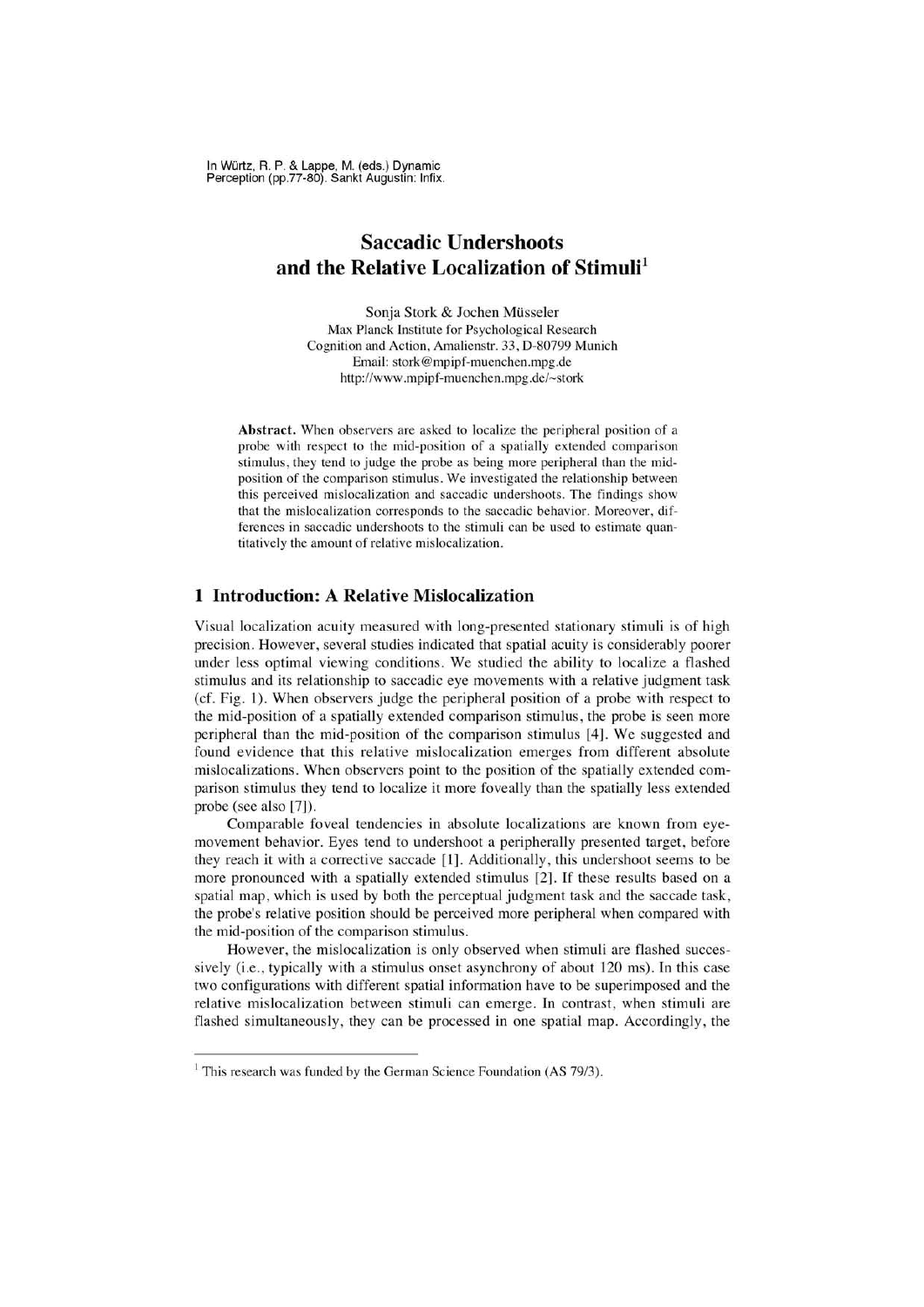localization judgment of the probe relative to the comparison stimulus was found to be more or less precise with simultaneous presentation [4].



Fig. 1. Stimulus presentation (upper panel) and stimulus perception (lower panel). The perceived mislocalization of the probe relative to the mid-position of the comparison stimulus (lower panel) is assumed to emerge from different absolute localizations (as indicated by the arrows) of the stimuli with respect to the fixation cross.

To conclude our preliminary interpretation of the mislocalization is based on the assumption that saccadic tendencies contribute to the position codes of a spatial map. This map is used to determine the perceived localizations [4, 8]. In contrast, other accounts suggest that eye movements are specified in a direct manner independent of the perceived representation [3]. Several phenomena demonstrate dissociations between perception and action indicating different neural pathways for goal-directed behavior and for the perception of objects. Accordingly, the dorsal pathway is assumed to be involved in the execution of saccades (especially in the medially parieto-occipital sulcus, V5), while the ventral pathway is assumed to be involved in visual illusions. If this is correct, saccadic behavior need not match with the mislocalization observed in the relative judgment task. In order to clarify this issue, we examined whether and how saccadic undershoots are related to the relative judgments (for details see [6]).

## 2 New Findings and Conclusions

In Experiment 1, saccades to the comparison stimulus or the probe were compared with the perceptual judgments. In the saccade task, subjects were instructed to execute a saccade to a target (the probe or the mid-position of the comparison stimulus) as fast as possible. In the judgment task the position of the probe was varied with respect to the mid-position of the comparison stimulus and subjects were asked which stimulus was more peripheral – the upper one or the lower one?

If the saccadic behavior and perceptual judgment correspond, saccades to the comparison stimulus should show a stronger undershoot than to the probe. Indeed, results show that observers produce smaller saccadic amplitudes to the comparison stimulus than to the probe. This effect in saccades was observed when stimuli were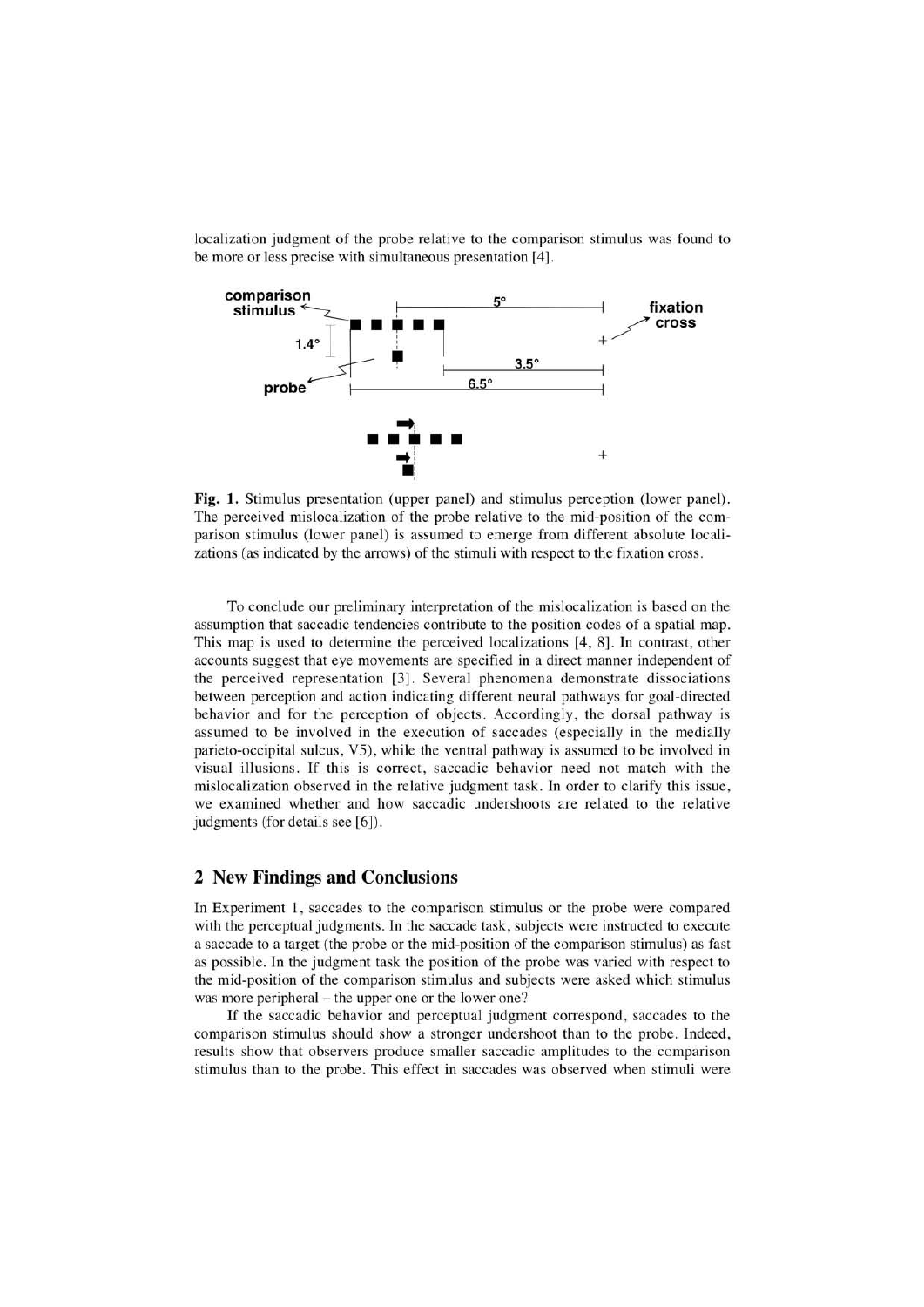presented separately, that is, only the probe or the comparison stimulus appeared on the screen.

The subsequent experiments were run in order to check whether the eccentricity of stimuli presentation exert an influence on both the judgments and the saccades. As in previous experiments [4], the perceived relative mislocalization increased with eccentricity. In contrast, the saccadic undershoot did not show a corresponding effect, when both stimuli were presented separately (Experiment 2). However, they corresponded to the perceived relative mislocalizations when both stimuli appeared on the screen (as in the relative judgment task). In this case, subjects' task was to generate a saccade to the probe or the mid-position of the comparison stimulus and to ignore the other stimulus (Experiment 3). The finding that only in this case saccadic behavior and perceptual judgment correspond demonstrate the importance of targets' context on the saccadic behavior.

In sum, the pattern of results indicates that  $-$  if comparable temporal and spatial configurations are used - the saccadic behavior corresponds qualitatively with the perceived relative mislocalization. In an additional analysis the relationship between both measures was analyzed quantitatively. In a first step of this analysis, the outer edge of the stimuli and further stimulus parameters of the present experiments proved to be important variables to determine the saccadic landing positions (for details see [5]). In a second step, these landing positions were used to estimate the relative mislocalization by computing the difference between the landing positions to the probe and the comparison stimulus.

Observed and estimated relative mislocalizations of the present experiments and of a previous study [4] are plotted in Figure 2. On the one hand, the plot shows a high positive correlation. Thus, it is possible to estimate the perceived relative mislocalization by the variables determining the saccadic behavior. On the other hand, the slope and the intercept of the regression line does not equal 1 and 0, respectively. Accordingly, one could still claim a dissociation between saccadic behavior and perceptual judgment.



Fig. 2. Observed and estimated relative mislocalization.